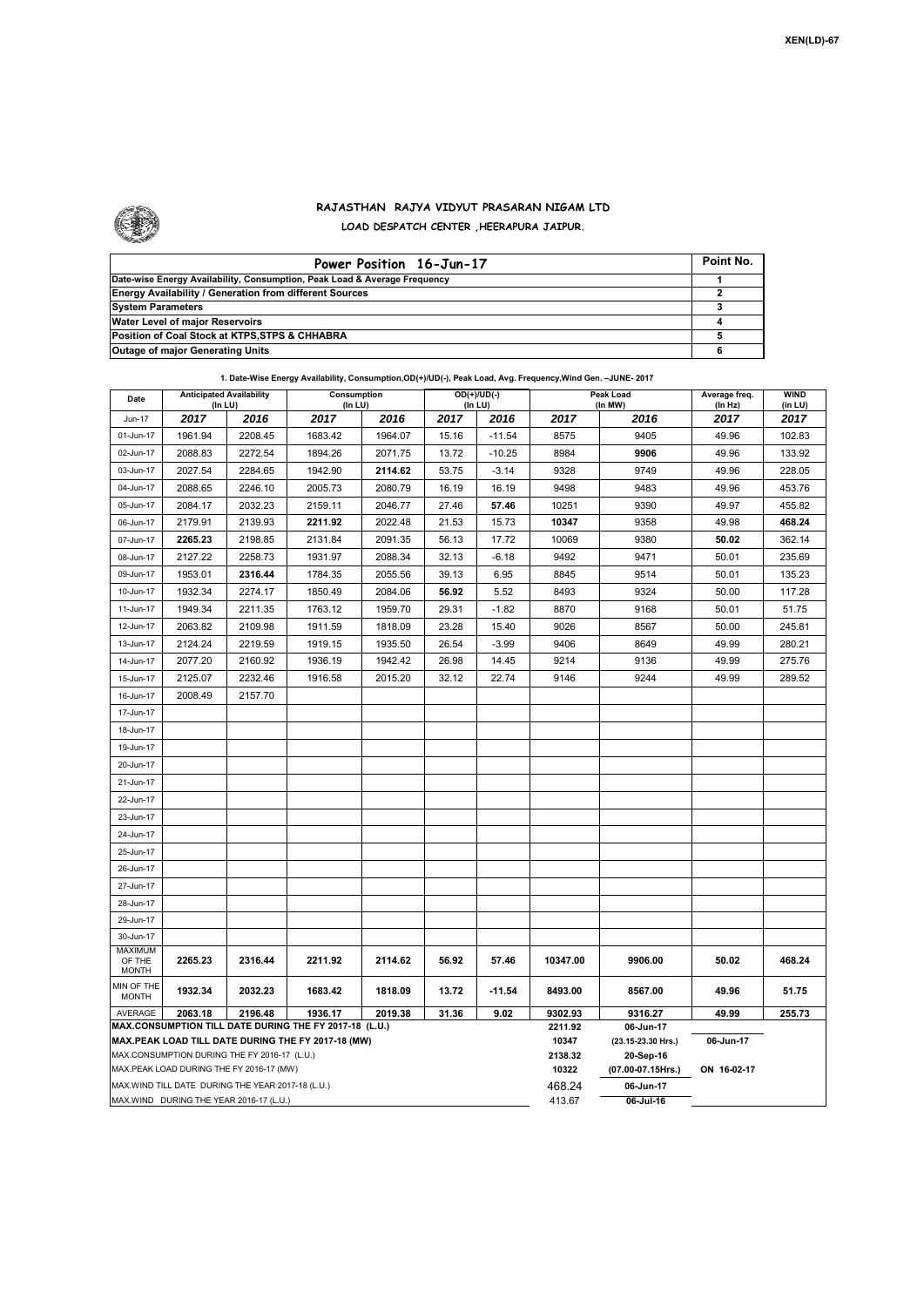|                | (In LU)                                              |                 |                             |                 |
|----------------|------------------------------------------------------|-----------------|-----------------------------|-----------------|
| S.No.          | Sources Available to Rajasthan / Installed           | Prior           | Prior                       | Actual          |
|                | Capacity as on 30.09.2016                            |                 | assessment of assessment of | Energy          |
|                | (In MW)                                              | Avail. For next | Avail.                      | <b>Received</b> |
|                |                                                      | Day             |                             |                 |
|                |                                                      |                 | 15-Jun-17                   |                 |
| 1              | KTPS (1240/1240)                                     | 176.00          | 137.00                      | 138.36          |
| $\overline{2}$ | STPS (1500/1500)                                     | 55.00           | 55.00                       | 46.32           |
| 3              | DHOLPUR GAS CCPP (330/330)                           | 0.00            | 0.00                        | 0.00            |
| 4              | RAMGARH (273.5/273.5)                                | 45.00           | 45.00                       | 44.88           |
| 5              | RAPP-A(200/200)                                      | 38.00           | 38.00                       | 39.96           |
| 6              | MAHI (140/140)                                       | 0.00            | 0.00                        | 0.00            |
| 7              | CHAMBAL (RPS+JS) (135.5/271)                         | 0.00            | 0.00                        | 0.14            |
| 8              | <b>GIRAL LIGNITE (250/250)</b>                       | 0.00            | 0.00                        | 0.00            |
| 9              | CHHABRA TPS 1000/1000)                               | 164.00          | 218.00                      | 180.83          |
| 10             | ADANI (TPS) + KALISINDH (TPS)                        | 283.60          | 420.00                      | 291.92          |
| 11             | (1200+1200/1320+1200)<br>WIND FARM (3980.40/4119.15) | 300.00          | 300.00                      | 289.52          |
| 12             | SOLAR POWER(737.70/1295.70)                          | 0.00            | 0.00                        | 2.89            |
| 13             | CAPTIVE POWER PLANTS                                 |                 | 0.00                        | 0.00            |
| 14             | REGIONAL (INTRA STATE) O.A. (VLTPS)                  | 0.00<br>0.00    | 0.00                        | 0.00            |
| 15             | OPEN ACCESS                                          | $-57.14$        | $-66.29$                    | $-66.65$        |
| 16             | BIOMASS - (101.95/119.25)                            |                 |                             |                 |
| 17             | BARSINGHSAR LTPS(250/250)                            | 3.00<br>54.00   | 4.00<br>54.00               | 3.09<br>50.65   |
| 18             | RAJWEST (1080/1080)                                  | 201.00          | 201.00                      | 148.24          |
|                | <b>TOTAL (A): 1-18</b>                               | 1262.46         | 1405.71                     | 1170.15         |
| 19             | <b>BBMB COMPLEX</b>                                  |                 |                             |                 |
|                | a) BHAKRA(230.79/1516.3)                             | 29.84           | 29.24                       | 29.26           |
|                | b) DEHAR (198/990)                                   | 24.19           | 21.67                       | 22.27           |
|                | c) PONG (231.66/396)                                 | 21.62           | 21.03                       | 21.91           |
|                | TOTAL: a TO c                                        | 75.65           | 71.95                       | 73.44           |
| 20             | <b>CENTRAL STATIONS</b>                              |                 |                             |                 |
|                | d) SINGRAULI (300/2000)                              | 80.84           | 70.50                       | 71.42           |
|                | e) RIHAND<br>(310.24/3000)                           | 101.04          | 101.02                      | 101.57          |
|                | f) UNCHAHAR-I(20/420)                                | 0.67            | 0.00                        | 1.68            |
|                | g) UNCHAHAR-II& III(61/630)                          | 3.95            | 0.00                        | 6.43            |
|                | h) INDIRA GANDHI STPS(JHAJHAR) 0.00/1500)            | 0.00            | 0.00                        | 0.00            |
|                | i) NCTPS DADRI St-II (43.22/980) + DADRI-TH          | 3.93            | 10.45                       | 6.94            |
|                | j) DADRI GAS (77/830)                                | 3.54            | 0.00                        | 3.02            |
|                | $k)$ ANTA<br>(83.07/419)                             | 0.00            | 0.00                        | 0.00            |
|                | I) AURAIYA<br>(61.03/663)                            | 0.00            | 0.00                        | 0.00            |
|                | m) NAPP<br>(44/440)                                  | 9.10            | 9.24                        | 9.24            |
|                | $n)$ RAPP-B<br>(125/440)                             | 30.58           | 30.58                       | 30.58           |
|                | o) RAPP-C<br>(88/440)                                | 20.00           | 20.00                       | 20.00           |
|                | p) SALAL<br>(20.36/690)                              | 4.76            | 4.72                        | 4.74            |
|                | q) URI<br>(70.37/720)                                | 16.73           | 16.73                       | 16.73           |
|                | r) TANAKPUR (10.86/94)                               | 1.19            | 0.83                        | 0.94            |
|                | s) CHAMERA - (105.84/540)                            | 17.64           | 15.68                       | 15.68           |
|                | t) CHAMERA-II (29.01/300)                            | 6.98            | 6.98                        | 6.98            |
|                | u) CHAMERA-III (25.21/231)                           | 6.00            | 6.02                        | 5.80            |
|                | v) DHAULIGANGA (27/280)                              | 3.47            | 3.47                        | 3.47            |
|                | w) DULHASTI (42.42/390)                              | 10.08           | 10.08                       | 10.08           |
|                | x) SEWA (13/120)                                     | 1.08            | 1.08                        | 1.08            |
|                | y) NJPC (112.00/1500) + RAMPUR(31.808/412.02)        | 34.13           | 34.13                       | 34.09           |
|                | z) TEHRI (75/1000)                                   | 3.00            | 3.75                        | 3.98            |
|                | aa) KOTESHWR (33.44/400) + PARBATI3 (56.73/520)      | 12.88           | 16.67                       | 17.74           |
|                | ab) TALA                                             | 1.64            | 2.10                        | 2.10            |
|                | ac) MUNDRA UMPP (380/4000)                           | 52.32           | 52.32                       | 52.32           |
|                | ad) SASAN (372/3960)                                 | 89.76           | 66.86                       | 59.37           |
|                | ae) FRKKA+KHLGN+TLCHR (70.18/3940)                   | 24.56           | 19.46                       | 10.97           |
|                | af) URS POWER(DADRI TH-I)                            | 0.00            | 0.00                        | 0.00            |
|                | TOTAL SCHEDULE(a TO af)                              | 615.52          | 574.63                      | 570.42          |
|                | LOSSES                                               | $-21.01$        | $-22.64$                    | $-22.52$        |
|                | NET SCHEDULED                                        | 594.51          | 551.99                      | 547.90          |
| 21             | BILATERAL (REG.) EXCL. BANKING                       | 23.49           | 23.84                       | 22.52           |
| 22             | <b>BANKING</b>                                       | $-36.10$        | $-36.10$                    | $-36.10$        |
| 23             | BILATERAL(INTER-REG.). EXCLUDING (ISOA &             | 114.49          | 108.89                      | 114.49          |
|                | BANKING)                                             |                 |                             |                 |
| 24             | INTER STATE OPEN ACCESS (BILATERAL+IEX)              | 57.14           | 66.29                       | 66.65           |
|                |                                                      |                 |                             |                 |
| 25             | INDIAN ENERGY EXCHANGE                               | -7.50           | $-1.15$                     | $-1.15$         |
|                | <b>TOTAL(B): (19 TO 25)</b>                          | 746.03          | 719.36                      | 714.31          |
|                | TOTAL GENERATION (A +B) : 1 TO 25                    |                 |                             | 1884.46         |
|                | OVER DRAWAL (+)/UNDER DRAWAL (-)                     |                 |                             | 32.12           |
|                | <b>GRAND TOTAL</b>                                   | 2008.49         | 2125.07                     | 1916.58         |
|                | <b>LAST YEAR</b>                                     | 2157.70         | 2232.46                     | 2015.20         |

## **2.Anticipated Availability/Generation From Different Sources**